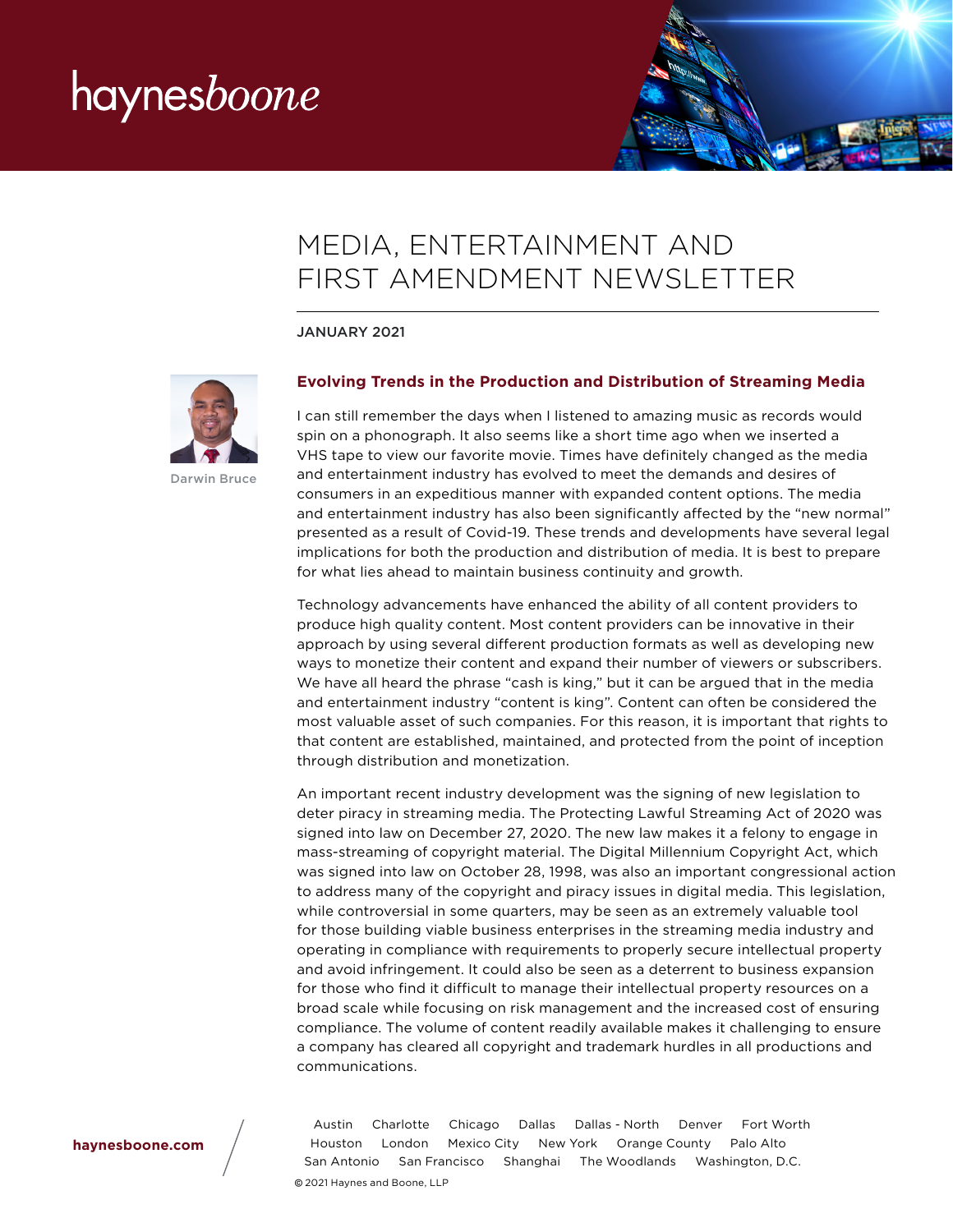# MEDIA, ENTERTAINMENT AND FIRST AMENDMENT NEWSLETTER / JANUARY 2021

Each original content provider should first complete appropriate database searches with the U.S. Copyright Office and the U.S. Patent and Trademark office for any existing registrations to avoid creating content and brands that could conflict with existing rights held by others. If the content provider plans to incorporate any intellectual property owned by others into their materials, it should contact the appropriate parties to obtain written permission or a license to utilize such property. Content providers should not only file registrations with the governing regulatory authorities to protect original content, but they would be well advised to incorporate specific provisions in all contractual agreements that protect and maintain their rights in all intellectual property to which they desire to retain ownership.

There has been an increase in the quantity and variety of video streaming service platforms as well as continued growth in the use of social media for content distribution. Each distribution channel category has its own unique methods and business model. Securing intellectual property rights and avoiding infringement are the key factors in building a successful media distribution platform. Video streaming service platforms have additional considerations. All acquirers of media content are generally aware that they must either secure complete ownership or a license to utilize intellectual property content provided by other parties. The complexity often involves the management of all of the intellectual property content and data secured where there is a large volume of third party content. Obtaining well drafted releases from the original content providers with provisions for indemnification and elimination of liability from all parties with regard to the original content secured can also be challenging.

Many companies have business models designed to produce original content and acquire content from other parties for distribution. One of the most important considerations going forward for such companies is minimizing risk of liability as while continuing to find innovative ways to develop and distribute content. Streaming media distribution companies should take all measures to reduce risks and monetize opportunities by strategically drafting and negotiating all contractual agreements with original content providers as well as all third-party vendors. Companies seeking to expand digital media productions, including social media, should also ensure the contractual agreements with talent and other contracted parties secure the rights to the intellectual property being captured remotely by or on all other party's digital media platforms if any exist.

Pure live stream productions, as opposed to archived live streams or pre-recorded material, could present issues that arise during the production process in real time. Though such productions are produced in real time, it is important to develop a production plan in advance that includes a list of possible third party intellectual property that may be used during the production in an effort to avoid inadvertent infringement on the intellectual property rights of other parties during the creative production process.

One must also understand that streaming media is not used solely for entertainment purposes, but also for business development, training, instruction, marketing and advertising, podcasts, and other uses designed to share information with consumers. Therefore, the types of consumers of streaming media could be extremely broad. If a consumer has a contractual agreement in place with a streaming media provider to provide the streaming services for a specific purpose, the streaming media provider should consider drafting and reviewing all contractual agreements to ensure adequate protections are in place to protect it from liability under any "force majeure" provisions or other performance clauses. These provisions should specifically include a listing of the events that create the inability of performance.

Media and entertainment companies must prepare for the continued growth of streaming media. There is no doubt that the market for this distribution method will be more expansive and varied in the years ahead. New technology will continue to be developed to meet the needs of the market and the desires of consumers. Future developments in the industry may also result in new legal developments to address the issues faced with the new trends. I say let the music play on regardless of the methods used to do so.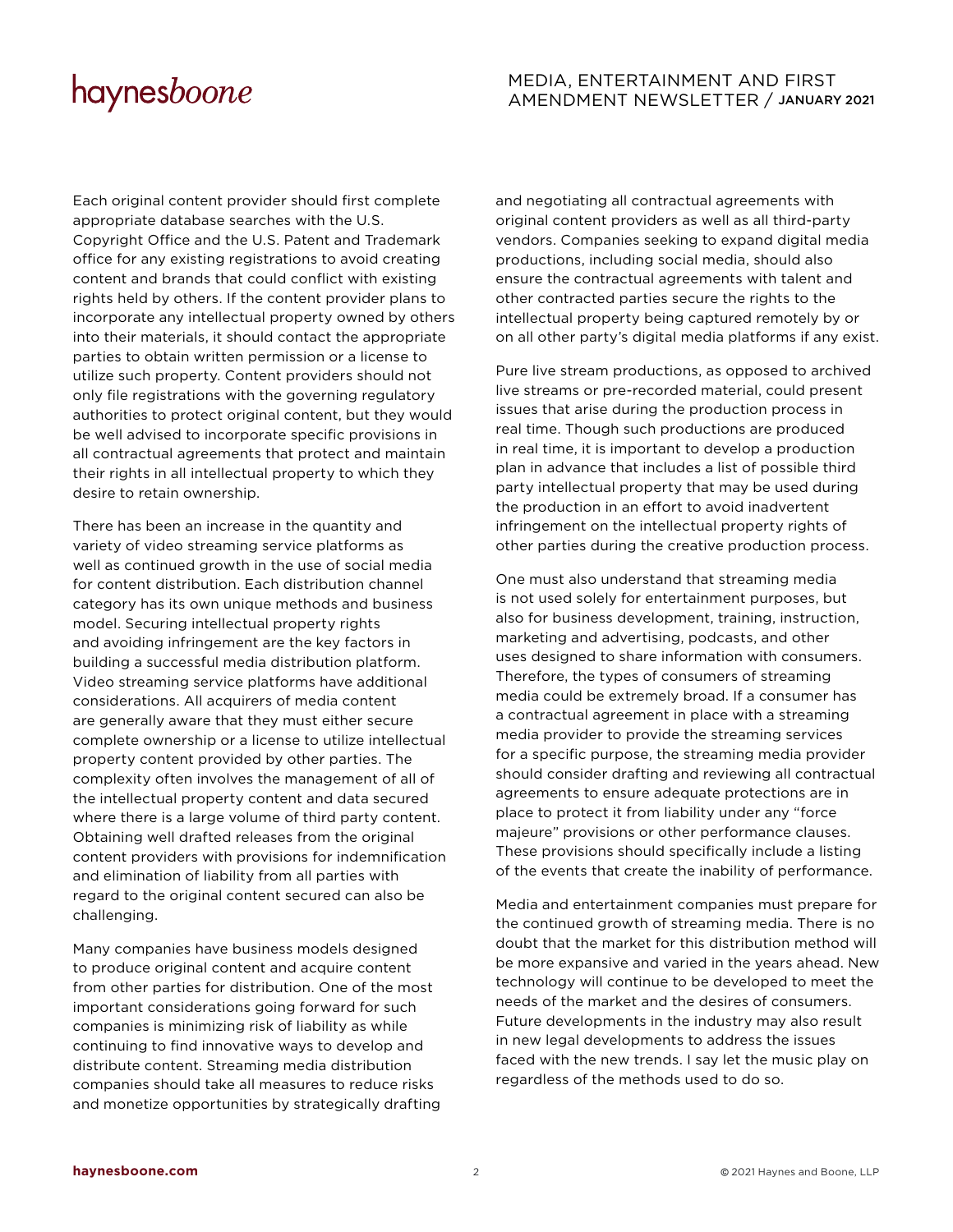# MEDIA, ENTERTAINMENT AND FIRST AMENDMENT NEWSLETTER / JANUARY 2021

### **After Months of Deadlock, Congress Extends Lifeline for the Arts and Entertainment Industry through the Shuttered Venue Operators Grant Program**





James Markus

Brent Beckert

On December 27, 2020, President Trump signed the ["Consolidated Appropriations Act, 2021](https://rules.house.gov/sites/democrats.rules.house.gov/files/BILLS-116HR133SA-RCP-116-68.pdf)" (the "*Omnibus Bill*"). Title III of Division M of the Omnibus Bill, titled the "Economic Aid to Hard-Hit Small Businesses, Nonprofits, and Venues Act" ("*Title III*") contains not only important enhancements for existing and potential borrowers in the Paycheck Protection Program ("*PPP*"), but it has also added new relief programs. Among these new programs, the Grants for Shuttered Venue Operators program (the "*Shuttered Venue Grant Program*") was created pursuant to Section 324 of Title III.

[Read more.](https://www.haynesboone.com/-/media/files/alert-pdfs/2020/congress-extends-lifeline-for-the-arts-and-entertainment-industry-shuttered-venue-operator-grant-pro.ashx?la=en&hash=6126B80120E710CF4661DF72AC9101D3D315DD24) 

### **Significant Changes to U.S. Trademark and Copyright Law Included in Latest Coronavirus Relief Legislation**







David Bell

Jason Bloom Joseph Matal

**Wesley** Lewis

On Sunday, December 27, 2020, President Trump signed into law a COVID-19 relief and government spending bill entitled the "Consolidated Appropriations Act, 2021." Within its nearly 5,600 pages are significant new trademark and copyright provisions unrelated to either the coronavirus or the funding of the government. For trademark owners, the legislation incorporates the Trademark

Modernization Act of 2020, H.R. 6196, likely the most significant trademark legislation since the Lanham Act's enactment nearly 75 years ago. It will change trademark practice in several ways, including: (i) providing a statutory rebuttable presumption of irreparable harm to benefit brand owners in trademark litigation; and (ii) creating new expungement and reexamination proceedings before the United States Patent and Trademark Office (USPTO) to more efficiently remove unused marks from the registry.

For copyright owners, the legislation creates a new "Copyright Claims Board" within the United States Copyright Office to adjudicate certain "small-claims" copyright disputes rather than trying them in the courts. It also increases criminal penalties for illegally streaming content, making certain streaming of copyrighted content for profit a felony punishable by up to 10 years of imprisonment.

### PRESUMPTION OF IRREPARABLE HARM IN TRADEMARK CASES

Effective immediately, the Act resolves a circuit split as to the standard for issuing an injunction in trademark infringement, cybersquatting, and false advertising cases brought under the Lanham Act. The legislation now confirms that the trademark owner is entitled to a rebuttable presumption of irreparable harm when either (i) a Lanham Act violation is found, or (ii) it has shown a likelihood of success of prevailing on its claims in either a motion for a preliminary injunction or temporary restraining order. This lowers the bar for obtaining an injunction in the Third, Ninth, and Eleventh Circuits, each of which had rejected the common law rebuttable presumption of irreparable harm in trademark suits in light of a 2006 U.S. Supreme Court opinion in a patent case, *eBay v. MercExchange, LLC*, 547 U.S. 388 (2006).

### ADDRESSING THE CHALLENGE OF TRADEMARK DEPLETION

Additionally, the legislation creates new ex parte procedures for removing trademark registrations of marks that were not used in U.S. commerce. The primary goal for these measures is to counter the concern of trademark depletion by enabling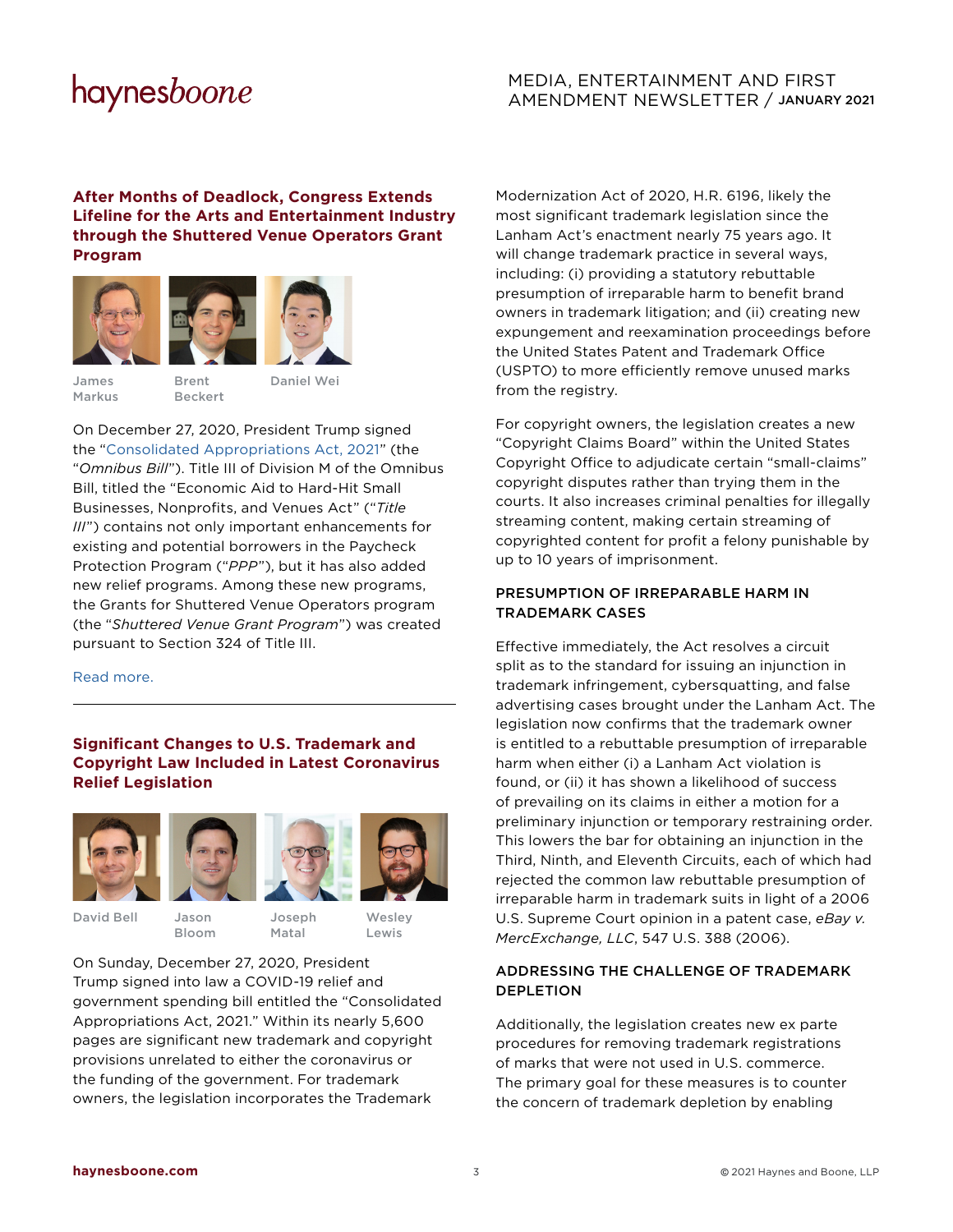fraudulent trademark filings and "deadwood" to be cleared from the USPTO register, and we expect them to be cheaper and faster than the current cancellation proceeding option. They will not be available, however, until December 27, 2021. Between now and then, the USPTO is required to promulgate implementing regulations.

Expungement proceedings. Parties will be able to institute ex parte expungement proceedings before the USPTO alleging that a registered mark has never been used in connection with some or all of the goods and services listed in the registration. Either a party can file a petition for expungement, or the Director of the USPTO can institute a proceeding for expungement on its own initiative.

To be vulnerable to expungement, registrations must be at least 3 years old, but not more than 10 years old. However, for the first 2 years after December 27, 2021 when the first expungement proceedings can be commenced, the 10 year old limitation does not apply such that no registration is too old to be expunged.

Reexamination proceedings. Parties will also be able to institute reexamination proceedings alleging that a registered mark was not in use at the time of its application filing date for applications based on use, or at the time of its Allegation of Use filing date for applications based on intent to use. As with the expungement option, either a party can file a petition for reexamination or the Director can independently institute a proceeding.

A registration challenged through the new reexamination proceeding must be no more than 5 years old.

### CHANGES TO COPYRIGHT LAW: THE CASE ACT AND FELONY STREAMING

In addition to its considerable impact on trademark law, the legislation also significantly changes U.S. copyright law by creating a "small-claims" tribunal for smaller copyright disputes and by making illegal streaming a felony in some cases.

Small-claims tribunal. Of greatest significance, the new law includes the Copyright Alternative in

# MEDIA, ENTERTAINMENT AND FIRST AMENDMENT NEWSLETTER / JANUARY 2021

Small-Claims Enforcement (CASE) Act, a piece of legislation several years in the making. It provides for the creation of a "Copyright Claims Board," a smallclaims tribunal within the U.S. Copyright Office tasked with adjudicating smaller-scale claims of copyright infringement.

Under the CASE Act, copyright disputes may be referred to the new Copyright Claims Board unless an accused infringer opts out. Such disputes would be heard by a three-person panel comprised of copyright experts, known as "claims officers," rather than judges or juries. Awards for infringement for cases heard by a Copyright Claims Board panel would be capped at \$15,000 per infringed work (as opposed to the current statutory limit of \$150,000 per work), and \$30,000 total for all of the works infringed.

Proponents of the CASE Act say that the creation of an independent, "small-claims" tribunal will create an affordable, efficient process for copyright owners to enforce their rights, providing content owners an effective remedy for small-scale infringement that does not require hiring a lawyer or pursuing a copyright infringement suit in federal court. By creating a streamlined, lower-cost method of settling low-dollar infringement claims, content owners may be better able to enforce their copyrights when they might not otherwise have the means or resources to do so.

The CASE Act is not without its critics, however. Opponents of the legislation, including the American Civil Liberties Union and the Electronic Frontier Foundation, argue that the CASE Act will make it easier for sophisticated copyright owners and their attorneys to engage in profiteering or abusive practices to the detriment of everyday internet users. Critics have also raised doubts as to the constitutionality of creating a quasi-judicial tribunal within the Copyright Office, which is part of the legislative branch.

Felonious streaming. In addition to the CASE Act, the COVID-19 omnibus relief act also contains the Protecting Lawful Streaming Act (PLSA). This legislation ratchets up penalties for illegal streaming of copyrighted works. Currently a misdemeanor, the PLSA makes illegally streaming of copyrighted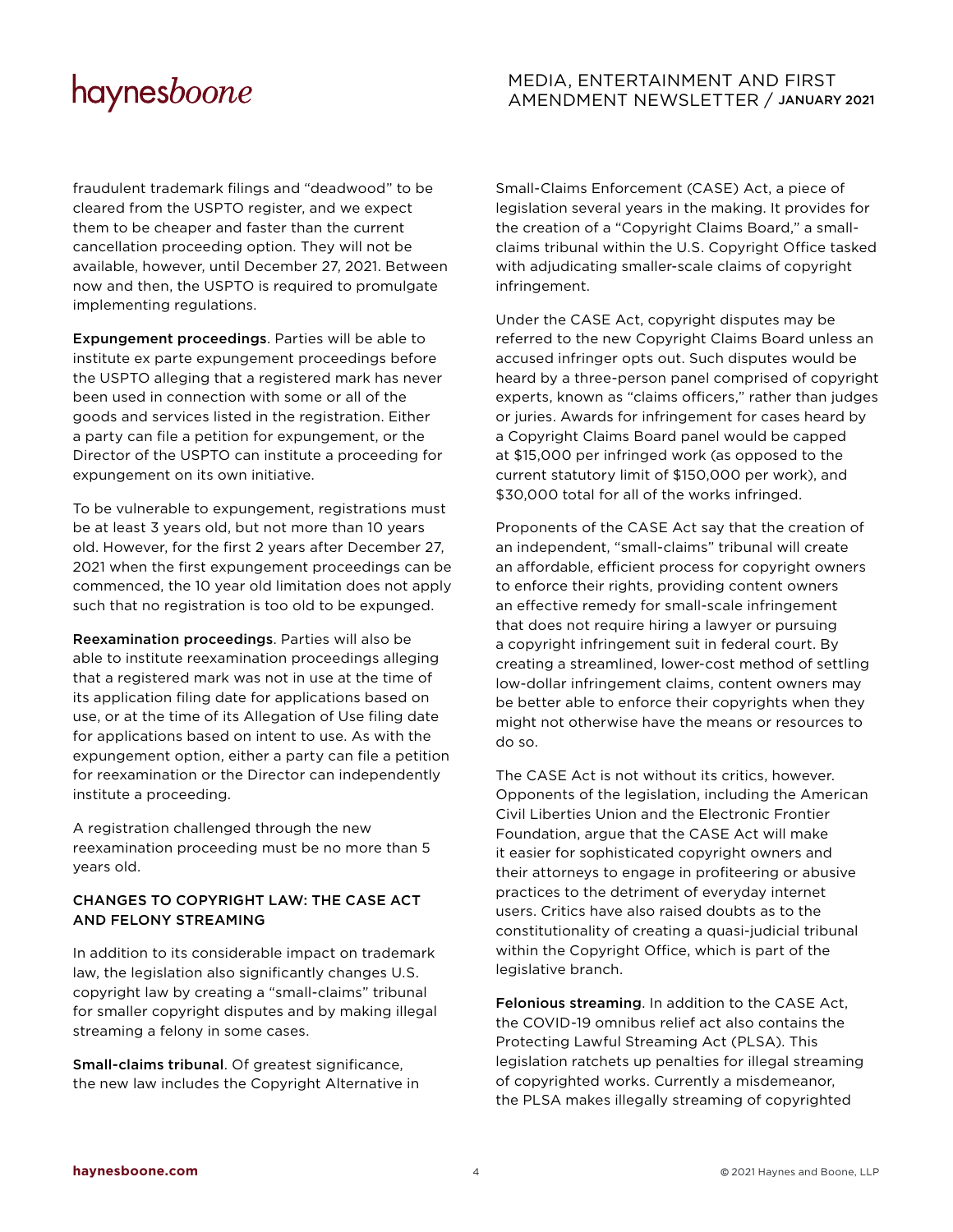# MEDIA, ENTERTAINMENT AND FIRST AMENDMENT NEWSLETTER / JANUARY 2021

material for profit a felony punishable by up to 10 years of imprisonment. In a statement, Senator Thom Tillis argued that the PLSA was necessary because "[t]he shift toward streaming content online has resulted in criminal streaming services illegally distributing copyrighted material that costs the U.S. economy nearly \$30 billion every year and discourages the production of creative content." The act is ostensibly tailored only to apply to "commercial, for-profit streaming piracy services," and proponents of the measure have made clear that the relevant provisions are not intended to target individual streamers. Nevertheless, critics are skeptical of the need for such legislation and argue that the increased penalties could have a chilling effect on everyday internet users.

For additional resources and information regarding the COVID-19 relief act, see the Haynes and Boone alert available [here.](https://www.haynesboone.com/-/media/files/alert-pdfs/2020/congress-revises-ppp-rules-for-existing-borrowers.ashx?la=en&hash=DAD560793F65790A89236211B7422AB889B57D10&hash=DAD560793F65790A89236211B7422AB889B57D10) If you have additional questions about the intellectual property implications of the legislation, please contact any of the Haynes and Boone attorneys listed below.

*Haynes and Boone's Media, Entertainment and First Amendment Practice Group has extensive experience representing major media clients across all platforms – including newspapers, magazines, broadcast and cable networks, production companies, and online content providers – in high-profile disputes. Our team brings deep knowledge to a broad range of matters, including libel, intellectual property, and access to information. Our lawyers present frequently on issues facing the industry and have been leaders in drafting legislation to address cutting-edge issues affecting free speech and transparency.*